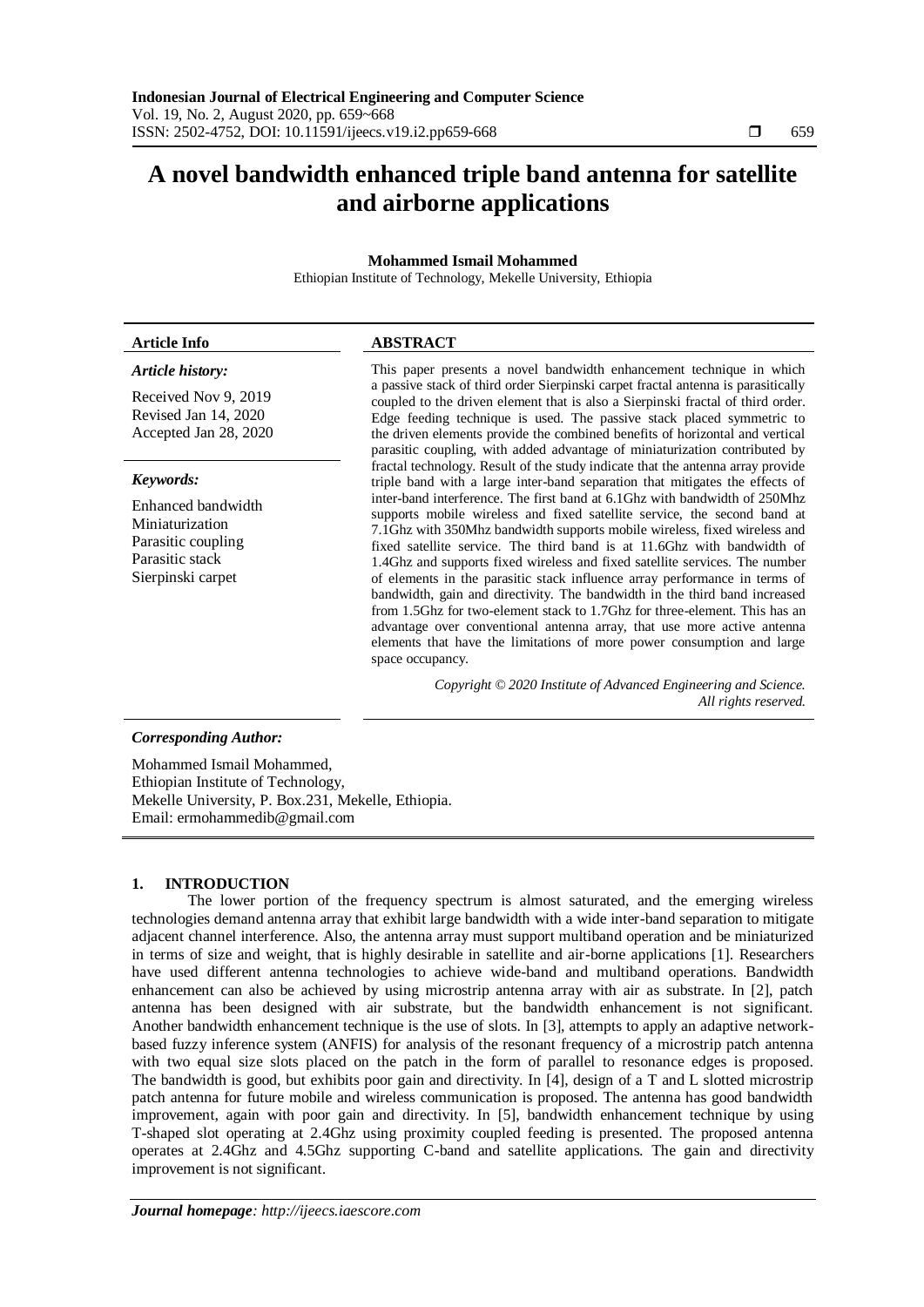Bandwidth can also be enhanced by using annular rings. In [6], a new design for the annular ring microstrip antenna that utilizes two shorting pins to reduce the antenna to 25% of its original size by decreasing the resonant frequency is proposed. The antenna exhibits omnidirectional pattern and is vertically polarized. In [7] a dual band annular ring patch antenna is investigated using the equivalent circuit concept. Two symmetrical rectangular notches are etched in radiating ring patch with respect to feed point. It is observed that the resonant frequency is directly proportional to the notch width and notch length. The bandwidth of the antenna at lower and higher ends are 134 MHz(1.815-1.681GHz) and 212MHz (2.849-2.637GHz).

Another bandwidth enhancement that has gained prominence is the gap coupled technique. In this technique, only one driven element is parasitically coupled to other elements which act as parasitic elements. This technique provides better gain and directivity but the bandwidth obtained is not significant. However, there is sufficient inter-band seperation that mitigates adjacent band interference [8-10]. Another antenna technology towards bandwidth enhancement is horizontal parasitic coupling. The procedures use the concept that if the resonant frequency of the coupled element or elements is slightly different to that of driven patch, then the overall bandwidth of the antenna could be enhanced. Bandwidths in the order of 20% have been achieved using this enhancement technique. This method, however have the limitation of occupying more space, and the improvement in antenna characteristics by using more parasitic elements add to the grating lobe problem [11]. By using additional microstrip patches directly coupled to the radiating or non-radiating edges of a rectangular microstrip antenna, broadband microstrip antenna can be designed. However, the limitation of this is the increased antenna size [12].

To mitigate the problem of more space occupancy by the horizontal parasitic coupling, another technology for bandwidth enhancement is stacking. A stacked microstrip antenna with H-shaped parasitic patch for multiband applications is presented in [13]. The antenna exhibits multiband and wideband operation, but has low gain and directivity. In [14], a dual band stacked micostrip antenna array is presented for wireless local area network. Stacking of the patches is done to achieve dual band and resonant slot to achieve greater bandwidth. The antenna shows a bandwidth of 228.3 MHz from 3.63 to 3.86 GHz and 232 MHz from 5.15 to 5.38 GHz. To obtain large bandwidth at the same time obtain miniaturization, fractal and stack technology is integrated. In [15], a novel design of a stacked two layer microstrip patch antenna with wideband characteristics is proposed. The impedance bandwidth of single layer patch is 7%. After using stacking and fractal methodology, the impedance bandwidth increases up to 69% ranging from 7.5GHz to 14.4GHz with acceptable return loss. In [16], the design and analysis of a triangular shape inverted fractal patch antenna is proposed and shows miniaturization and multiband operation without degradation of its gain. It is found that second iterated structure resonates at 2.3367 GHz, 5.39 GHz, 7.58 GHz with corresponding gain 8.68 dB, 7.30 dB and 6.33 dB. In [17], an antenna array is formed using Giuseppe Peano fractal patches for achieving both wideband and high gain properties is proposed. The simulation and measurment results contribute to wideband, high directivity and high aperture efficiency. However, the interband seperation is not significant. A dual frequency broadband microstrip antenna with a reactive loading and stacked elements is proposed in [18].The results exhibit enhanced bandwidth and gain with some betterment in inter-band seperation.

From the literature review, we see that, using a single patch with different techniques such as air substrate, slot loading, integrated reactive loading and annular ring provide a bandwidth improvement of about 8%, which is not adequate for wireless systems. Using multiple antenna elements could be one solution of bandwidth enhancement. Using horizontal parasitic coupled antenna does provide a bandwidth improvement of about 20 % which is good enough, but they occupy more space [19]. Bandwidth enhancement is also achieved by parasitic gap coupling of identical antenna. Here a single rectangular microstrip patch is split into equal smaller elements along the width, keeping the length same. Of these, one of the elements is fed while others are gap coupled to its non-radiating edges [20]. Stacked antenna provide good bandwidth enhancement, but not good gain and directivity.

The novelty of the proposed work is that there is a single third order Sierpinski carpet driven element that horizontally couples the stack of passive elements placed symmetrically to the driven element. The elements in the stack are also Sierpinski carpet of third order. Inset feeding technique is used. The parasitic elements in the stack are increased gradually, and its influence on bandwidth enhancement and improvement in radiation characteristics in the form of gain, directivity and radiation efficiency is investigated.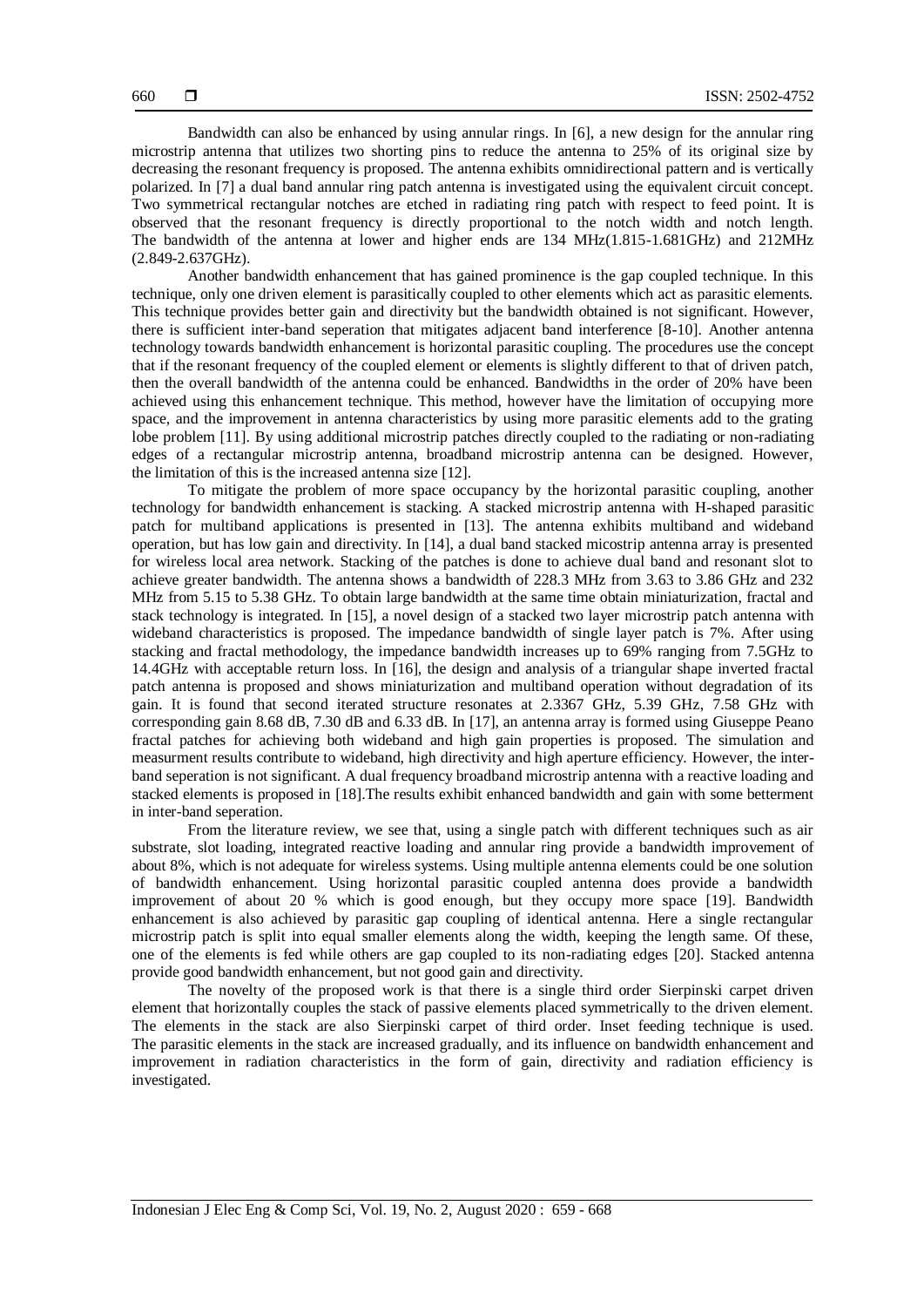# **2. RESEARCH METHOD**

# **2.1. Design of patch antenna**

A rectangular patch antenna is designed to operate at 3.5Ghz by using Rogers RT /duroid 5880(tm) dielectric material with a dielectric constant of 2.2. The dielectric constant of the substrate  $\varepsilon_r$  is typically in the range of  $2 \ll \varepsilon_r \ll 12$  [21]. When it comes to dielectric material choice, a material with lower value of dielectric constant, by default represents a thick dielectric material, and a thick dielectric material facilitate bandwidth enhancement. Using the expression for the limiting value for the height of the substrate, defined by,  $0.003\lambda_0 \leq h \leq 0.05\lambda_0$ , and using the dielectric material manufacturer data sheet, the selected height of the dielectric substrate is 1.575mm.Using the resonant frequency,relative permittivity and thickness of the substrate, the dimensions of the patch, ground plane and feed are determined. This is presented in the following section:

# **2.1.1. Dimension of the patch**

Rectangular patch antenna width (w):

$$
w = \frac{c}{2f\sqrt{[er+1]/2}}
$$
  
\n
$$
w = \frac{3*10^8}{2[2.4*10^9]\sqrt{[2.2+1]/2}}
$$
  
\n
$$
w = 33.9 \text{mm}
$$
 (1)

Effective dielectric constant of substrate ( $\varepsilon_{\text{reff}}$ ):

$$
\varepsilon_{\text{reff}} = \frac{\varepsilon_{\text{r}} + 1}{2} + \frac{\varepsilon_{\text{r}} - 1}{2} \left( 1 + 12 \frac{\text{h}}{\text{w}} \right)^{\frac{-1}{2}}
$$
\n
$$
\varepsilon_{\text{reff}} = \frac{2.2 + 1}{2} + \frac{2.2 - 1}{2} \left( 1 + 12 \frac{1.575 \times 10^{-3}}{33.9 \times 10^{-3}} \right)^{\frac{-1}{2}}
$$
\n
$$
\varepsilon_{\text{reff}} = 2.286
$$
\nEffective electrical length of the patch (L<sub>eff</sub>):

$$
L_{\text{eff}} = \frac{c_0}{2f\sqrt{\epsilon_r}}\tag{3}
$$

 $L_{\text{eff}} = 3 * 10^8 / (2[3.5 * 10^9] \sqrt{(}$ 

 $L_{eff}$  = 30.30mm

The extended length of the patch (ΔL):

 $\mathbf{r}$ 

$$
\Delta L = 0.412 h^{\frac{(\epsilon_{\text{reff+0.3}})(\frac{W}{h} + 0.264)}{(\epsilon_{\text{reff-0.258}})(\frac{W}{h} + 0.8)}}
$$
(4)

$$
\Delta L = 0.412(1.575 \times 10^{-3}) \frac{(2.286 + 0.3) \left(\frac{33.9 \times 10^{-3}}{1.575 \times 10^{-3}} + 0.264\right)}{(2.286 - 0.258 \left(\frac{33.9 \times 10^{-3}}{1.575 \times 10^{-3}} + 0.8\right)}
$$

 $\Delta L = 0.807$ mm

The length of the patch (L):

$$
L = \text{Left} - 2\Delta L \tag{5}
$$

 $L=30.30-2(0.8) = 28.7$ mm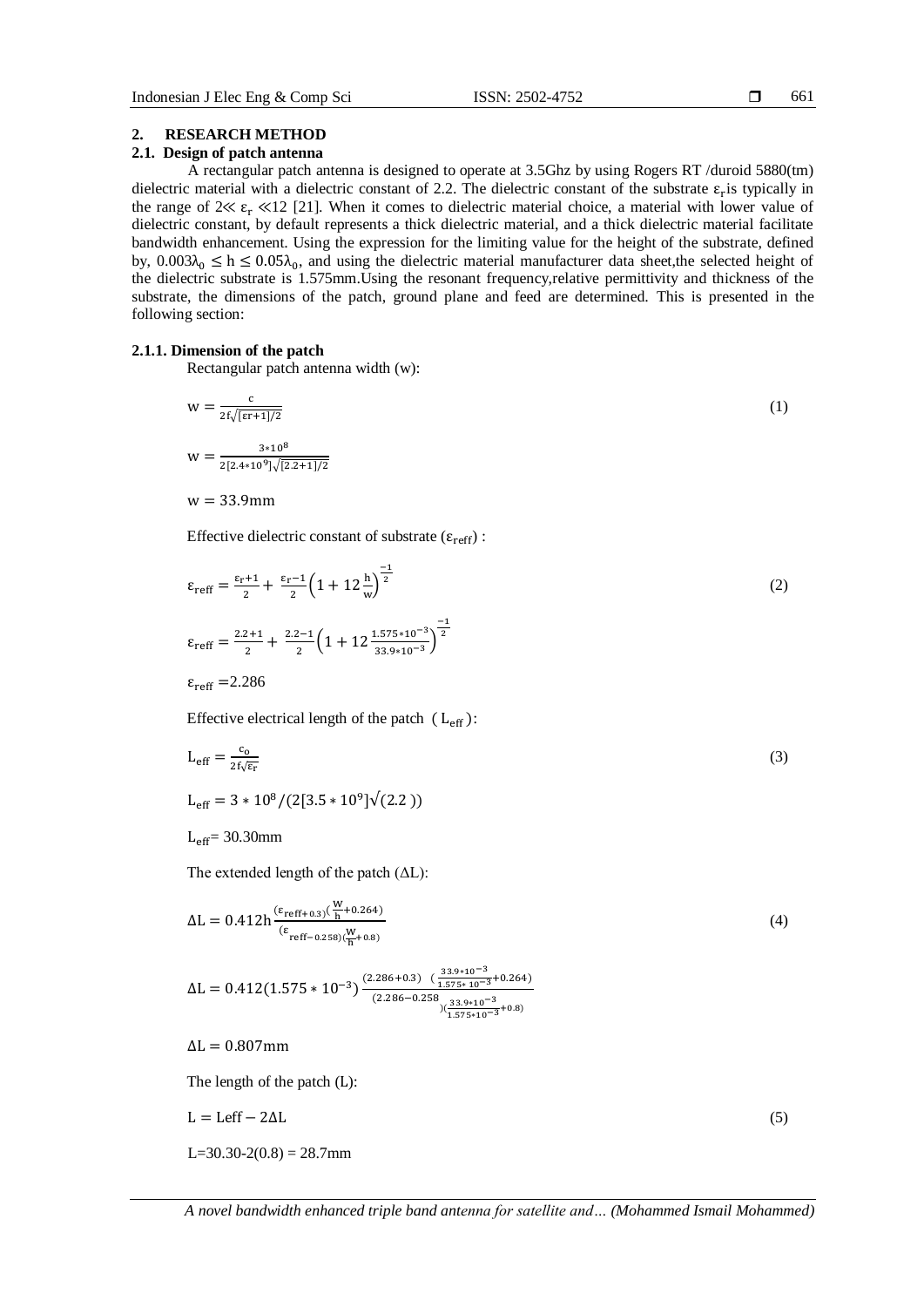# **2.1.2. Dimension of the feed**

Length of feed  $(L_f)$ :

$$
L_f = \frac{85.71 \times 10^{-3}}{4\sqrt{2.2}} = 14.44 \text{ mm}
$$

Width of feed is given by:

$$
Z_0 = \frac{120\pi}{\sqrt{\varepsilon_{\text{reff}} \left(1.393 + \frac{W}{h} + \frac{2}{3}\ln\left(\frac{W}{h} + 1.444\right)\right)}}\tag{6}
$$

$$
50\Omega = \frac{120\pi}{\sqrt{2.286} \left( 1.393 + \frac{W}{1.575 \times 10^{-3}} + \frac{2}{3} \ln \left( \frac{W}{1.575 \times 10^{-3}} + 1.444 \right) \right)}
$$

W= 4.42mm

## **2.1.3. Dimension of the ground plane**

Dimension of ground plane width  $(W_g)$  and length $(L_g)$ :

$$
Ground plane width(Wg) = Wg 2Lf + W
$$
\n(7)

 $Wg = 2(14.4mm) +33.9mm = 62.7mm$ 

Ground plane length( $L_g$ ) =

$$
Lg = 2(14.4 \text{mm}) + 28.7 = 57.5 \text{mm}
$$
 (8)

The simulation parameters are listed in Table 1.

| Table 1. Simulation parameters |                       |  |
|--------------------------------|-----------------------|--|
| <b>Simulation Parameter</b>    | Value of parameter    |  |
| <b>Resonant Frequency</b>      | $3.5$ Ghz             |  |
| Dielectric substrate           | Rogers RT Duroid/5880 |  |
| <b>Relative Permittivity</b>   | 2.2                   |  |
| Height of substrate            | 1.575mm               |  |
| Patch width                    | 33.9mm                |  |
| Patch length                   | 28.7mm                |  |
| Length of feed                 | 14.44                 |  |
| Width of feed                  | $4.42$ mm             |  |
| Width of ground plane          | $62.7$ mm             |  |
| Length of ground plane         | 57.5mm                |  |

# **2.2. Design of sierpinski carpet fractal antenna**

When we apply the concept of fractals to design antennas, a fractal can fill the space occupied by the antenna in a more effective manner than the traditional Euclidean antenna. This leads to more effective coupling of energy from feeding transmission lines to free space in less volume. These space-filling properties lead to curves that are electrically very long, but fit into a small physical space. This property can lead to the miniaturization of antenna elements [22-25]. The fractal-dimension is defined as a measure of the space-filling properties and complexity of the fractal shape. Fractal dimension is similar to Euclidean dimension, with the dimension of a line is 1, planer surface is 2, and box is 3. The fractal dimension is always in the range of  $1 < D < 2$  and it depends on the fractal type. For example, the dimension of Sierpinski is not the same as Koch fractal. To determine the fractal dimension, one can simply use the power law relation between the number of pieces, a and the reduction factor,  $s$  [26], defined in (10).

$$
a = \frac{1}{s^D} \tag{9}
$$

taking logarithms on both sides for, we get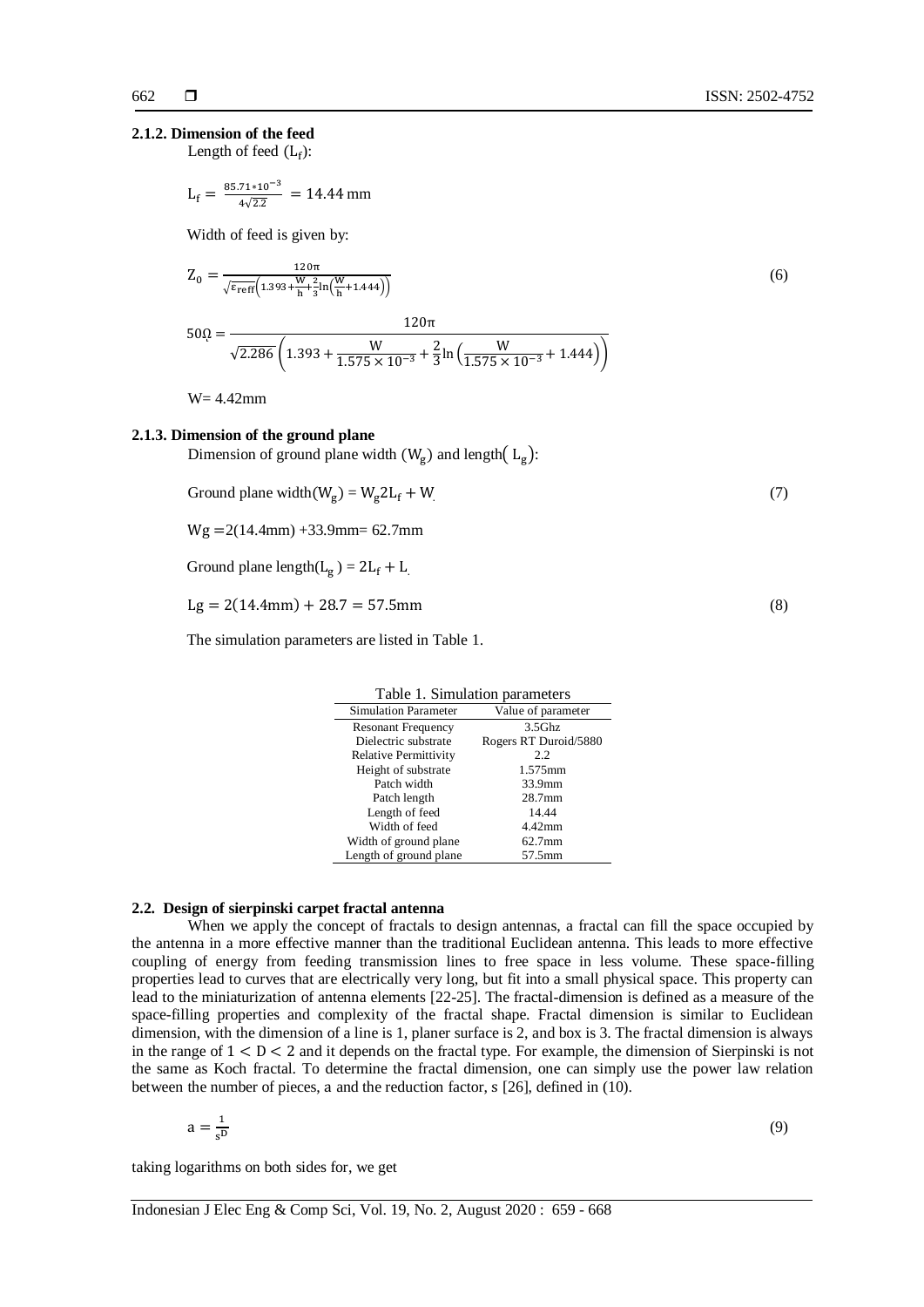$\log a = -D * \log s$  (10)

Equivalently,

$$
D = -\frac{\log a}{\log s} \tag{11}
$$

Where D is,  $1 < D < 2$ ,

#### **2.2.1. Iterated Function Systems (IFS)**

An iterated function system is a method or algorithm to generate different fractals types. This algorithm uses an affine transformation [27] given in (12),

$$
W\binom{x}{y} = \binom{a}{c} \binom{b}{y} \binom{x}{f} + \binom{e}{f}
$$
\n(12)

where the parameters a, b, c and d are real numbers and define the rotation and scaling coefficient of initial geometry, and e and f define the translation variables.

This can be written more clearly as [28] in (13),

$$
W\begin{bmatrix} x \\ y \end{bmatrix} = \begin{bmatrix} \frac{1}{r}\cos(\theta) & -\frac{1}{s}\sin(\theta) \\ \frac{1}{r}\sin(\theta) & \frac{1}{s}\cos(\theta) \end{bmatrix} \begin{bmatrix} x \\ y \end{bmatrix} + \begin{bmatrix} e \\ f \end{bmatrix}
$$
(13)

This may be rearranged as given in (14),

$$
W(x, y) = \left(\frac{1}{r}\cos(\theta) * x - \frac{1}{s}\sin(\theta) * y + e, \frac{1}{r}\sin(\theta) * x + \frac{1}{s}\cos(\theta) * y + f\right)
$$
(14)

Where r and s are the scaling factors in  $x -$  and  $y -$  axis respectively, while  $\theta$  defines the rotation angles in  $x - y$  plane, and the variables, e and f define the translation variables. If we assume n number of sets of affine transformation, i.e  $w_n$ , n = 1, 2, 3, ... N, and if we have A to be an initial image, applying this set of transformations on the image generates a set of self-affine copies given in (15).

$$
W(A) = w_1(A) \cup w_2(A) \dots \cup w_N(A)
$$
\n(15)

where, W is known as the Hutchinson operator.

The IFS is very important method to design fractal antennas for different applications. The construction of Sierpinski carpet is similar to the construction of Sierpinski gasket but instead of triangle, a square is used as a starting geometry. The square is subdivided into 9 congruent squares and the middle square is removed for first iteration. This construction method continues until the desired third iteration for the proposed study is obtained. The evolution stages for Sierpinski carpet is shown in Figure 1.



Figure 1. Evolutionary steps of the Sierpinski carpet [22]

# **3. RESULT AND ANALYSIS**

The patch antenna designed to operate at 3.5Ghz is subjected to third order Sierpinski carpet fractal technology. Two parasitic elements are placed symmetrical to the driven element, and the performance of the parasitic coupled array is evaluated using return loss,voltage standing wave ratio(VSWR), impedance bandwidth, gain and directivity, and antenna efficiency. Next, a stack of two parasitic elements is designed,

663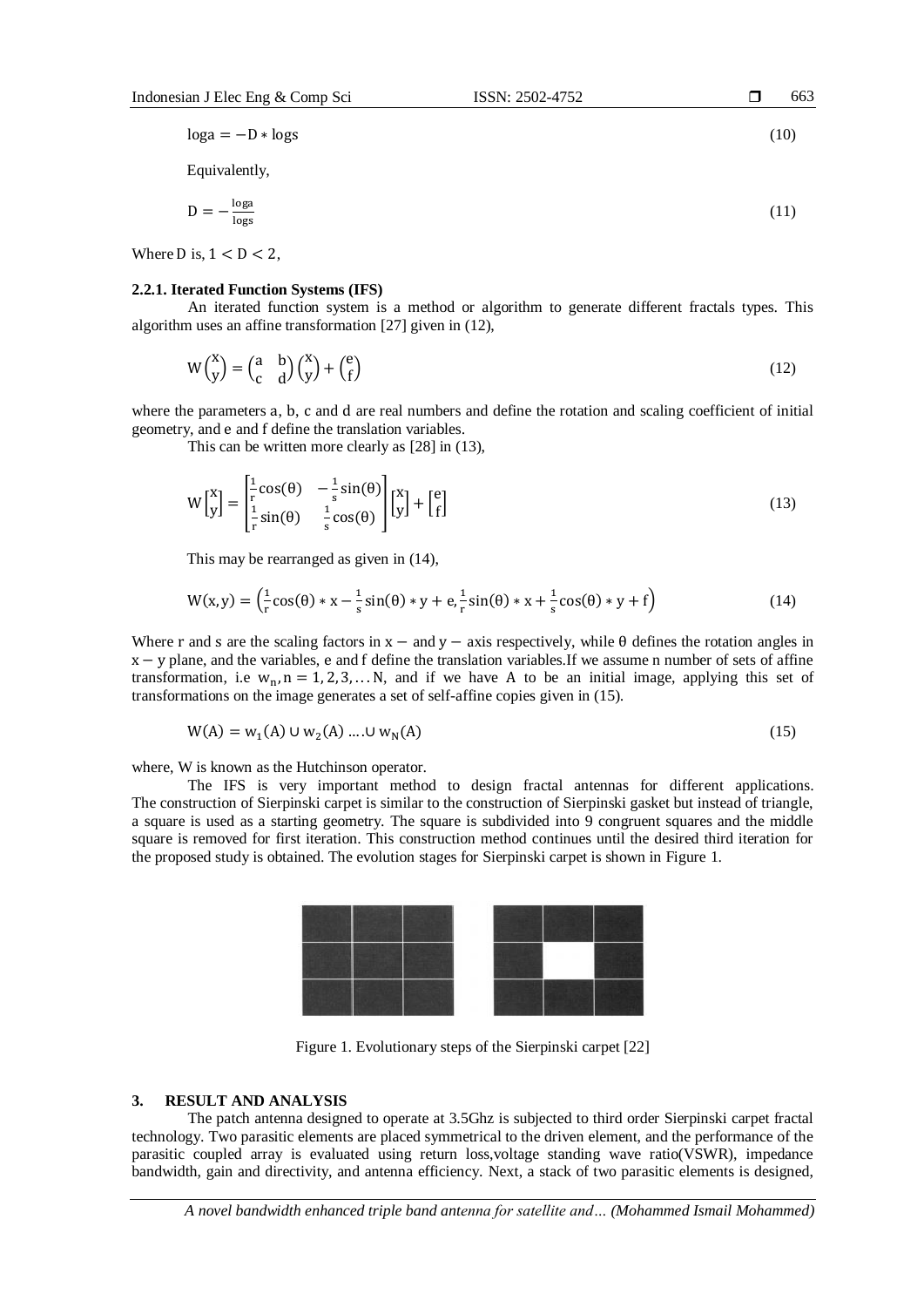664

and placed symmetrical to the driven element and the performance evaluated. The same procedure is repeated for the stack with three parasitic elements. Finally, the influence of the number of parasitic elements in the stack on antenna performance is evaluated. This is discussed in the following section.

# **3.1. Driven element parasitic coupled to symmetric parasitic elements**

The third order Sierpinski carpet fractal is used as the driven element using inset feeding technique, and two Sierpinski fractal of third order are placed symmetric to the driven element and coupled parasitically. The distance of separation between driven and parasitic element is kept at half wavelength to minimize mutual coupling effects. This arrangement is shown in Figure 2. Performance of the parasitic array is evaluated using the following metrics.



Figure 2. Driven element parasitic coupled to Symmetric Parasitic elements

**Return loss [29]**: - Return loss parameters reflects the matching condition attained and it helps us to evaluate the impedance bandwidth. This is shown in Figure 3. It is clear that the antenna operates at three bands of 6 GHz, with impedance band width of 250 MHz, 7.1 GHz with impedance bandwidth of 350 MHz and 11.6 GHz with impedance band width of 1.4 GHz.The corresponding return loss are -14.81 dB, -14.57 dB and -17.69 dB at 6Ghz, 7.1Ghz and 11.6Ghz respectively.

**VSWR**: - The theoretical limiting value of VSWR is 1 to 2 for a good antenna design. The VSWR for the designed antenna is 1.4 for 6 GHz band, 1.45 for 7.1 GHz band and 1.29 for 11.6 GHz band which reflects that the proposed antenna design is optimal. This is shown in Figure 4.



Figure 3. Return loss plot for Figure 2



Figure 4. VSWR of Figure 2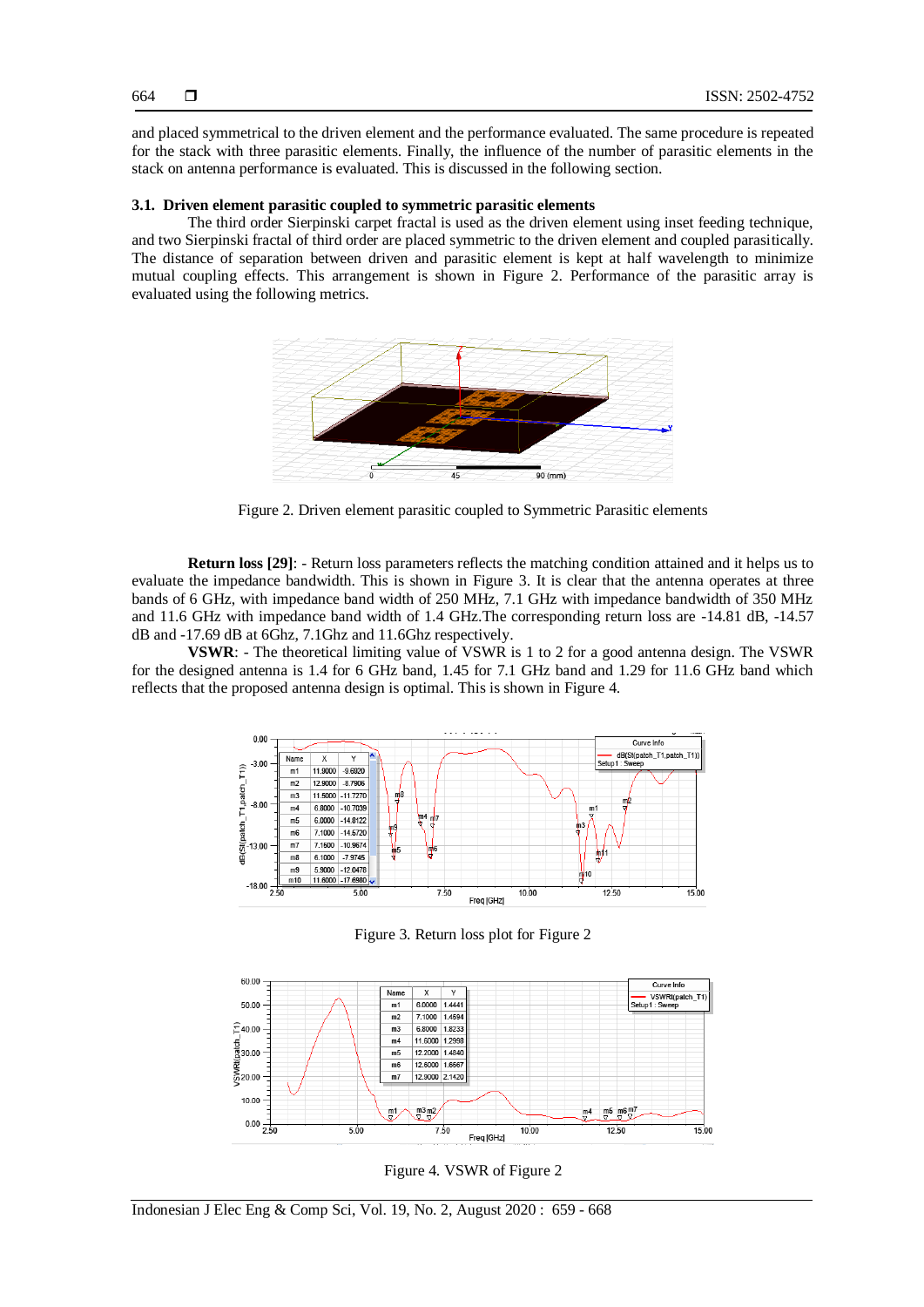665

#### **Directivity, gain and radiation efficiency**

The proposed antenna shown in Figure 2 exhibits peak directivity of 7.97, peak gain of 7.4 which is well beyond an isolated fractal antenna. The results are tabulated in Table 2. The designed antenna exhibits an antenna efficiency of 93 % which is good enough for majority of wireless applications. This is shown in Table 2.

| Quantity              | Value     | <b>Units</b> |
|-----------------------|-----------|--------------|
| Max LI                | 0.0010081 | W/sr         |
| Peak Directivity      | 7.9798    |              |
| Peak Gain             | 7.4652    |              |
| Peak Realized Gain    | 1.2669    |              |
| <b>Radiated Power</b> | 0.0015876 | w            |
| Accepted Power        | 0.001697  | W            |
| Incident Power        | 0.01      | W            |
| Radiation Efficiency  | 0.93551   |              |
| Front to Back Ratio   | 2548.7    |              |
| Decay Factor          | ۵         |              |

| Table 2. Peak gain, directivity and radiation efficiency of Figure 2 |  |  |
|----------------------------------------------------------------------|--|--|
|                                                                      |  |  |

#### **3.2. Driven element parasitic coupled to a symmetric parasitic stack of two element**

A two element stack of parasitic elements is placed symmetrically to the driven element half lambda apart and this arrangement is shown in Figure 5. The distance of separation between the two parasitic elements in the stack is 3mm, and air is the dielectric material used. The influence of symmetric two elements parasitic stack on antenna performance is evaluated using the following metrics.



Figure 5. Driven element parasitic coupled to two-element symmetric parasitic stack

#### **Return loss**

Figure 6 shows that by placing two elements parasitic stack symmetrical to driven element, the operating bands remain unchanged at 6 GHz, 7.1 GHz and 11.6 GHz compared to single parasitic element symmetrically placed to driven element shown in Figure 2. However, for the third band at 11.6 GHz, the impedance bandwidth improved to 1.5 GHz, from 1.4Ghz in single parasitic element placed symmetrical to driven element shown in Figure 2. A significant 1000Mhz bandwidth is obtained in the third band.





*A novel bandwidth enhanced triple band antenna for satellite and… (Mohammed Ismail Mohammed)*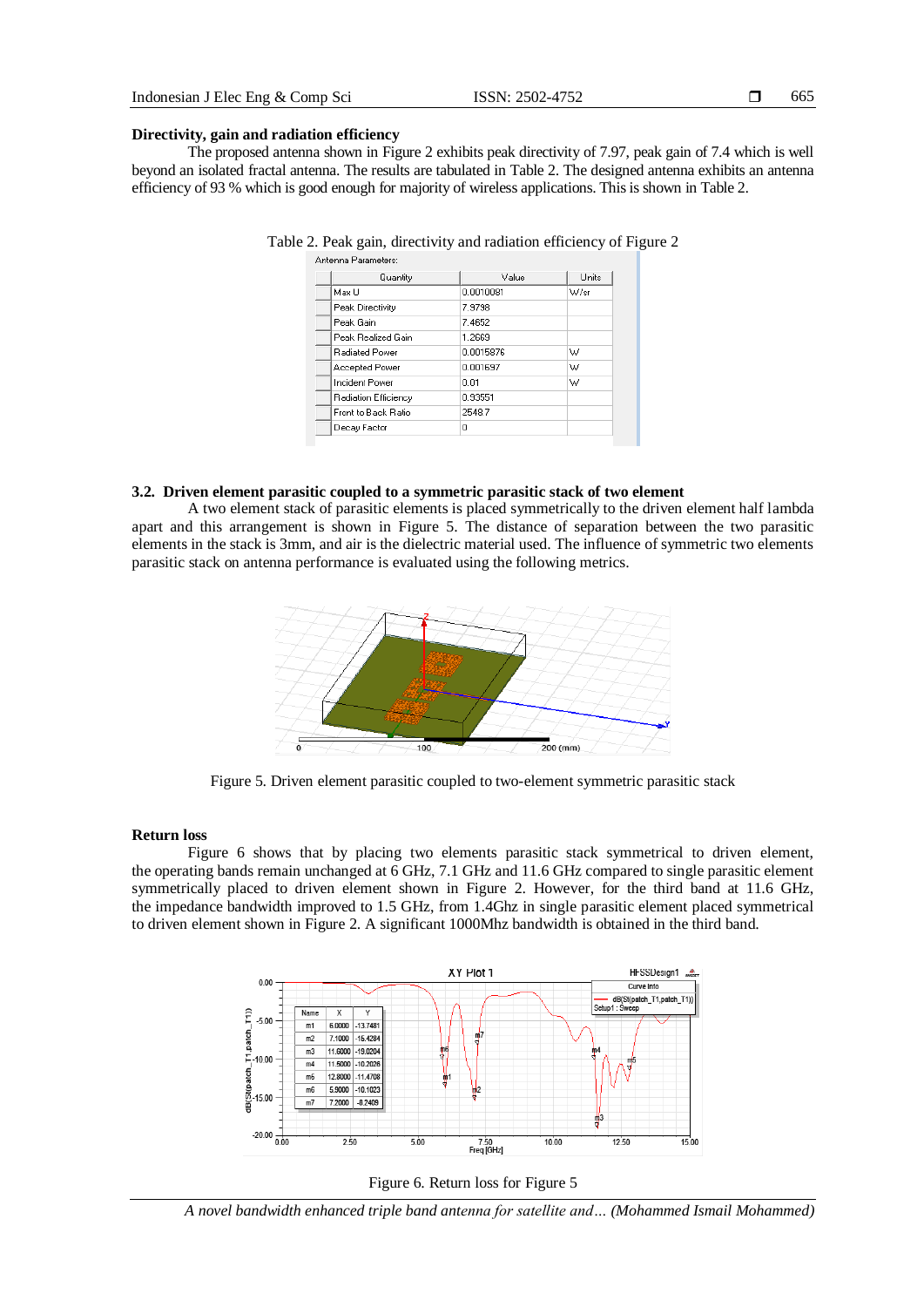#### **Peak directivity, peak gain and antenna efficiency**

The directivity and peak gain for two parasitic element stack placed symmetrical to driven element shown in Figure 5, is 8.4 dB and 7.8 dB respectively. This means the directivity is improved by 0.43dB (8.4-  $7.97 = 0.43$ ) and and gain is 0.4 dB (7.8-7.4 = 0.4) compared to single symmetric parasitic element coupled to driven element. The radiation efficiency however remains unchanged at 92.8 %. The results are tabulated in Table 3.

| Quantity              | Value     | Units |
|-----------------------|-----------|-------|
| Max U                 | 0.0010561 | W/sr  |
| Peak Directivity      | 84282     |       |
| Peak Gain             | 7.8246    |       |
| Peak Realized Gain    | 1.3272    |       |
| <b>Badiated Power</b> | 0.0015747 | W     |
| <b>Accepted Power</b> | 0.0016962 | w     |
| Incident Power        | 0.01      | W     |
| Radiation Efficiency  | 0.92838   |       |
| Front to Back Ratio   | 734.98    |       |
| Decay Factor          | Ω         |       |

Table 3. Peak directivity, gain and antenna efficiency for Figure 5 Antenna Parameters:

#### **3.3. Driven element parasitic coupled to symmetric three-element parasitic stack**

A three element parasitic stack is placed symmetrically to the driven element half lambda apart and this arrangement is shown in Figure 7. The distance of separation between the driven element and the parasitic stack is half lambda apart. This mitigates the mutual coupling effects to a certain extent. However, the distance of separation between the first and second parasitic elements is 3mm, and the distance of separation between second and third element is also 3mm. The space between the parasitic elements is filled with air as dielectric. The additional parasitic element on to the parasitic stack improves the performance of the antenna, and this is presented in the following section. The performance is evaluated using the following metrics.



Figure 7. Driven element parasitic coupled to three-element symmetric parasitic stack

#### **Return loss**

The return loss plot shown in Figure 8 indicate that by adding one additional element to the parasitic stack, i.e from initial two-element stack to three element stack placed symmetrical to the driven element, the operating bands are reduced to two, from the earlier three bands in two elements parasitic stack. The first band is at 6 GHz with an impedance bandwidth of 300 MHz and return loss of -13.74 dB, and the second band is at 11.6 GHz with an impedance bandwidth of 1.7 GHz, with a corresponding return loss of -18.70dB. The second band at 11.6 Ghz provides a bandwidth improvement of  $1.7\n-1.5 = 0.2$  GHz compared to the corresponding second band for two elements parasitic stack discussed in section3.2.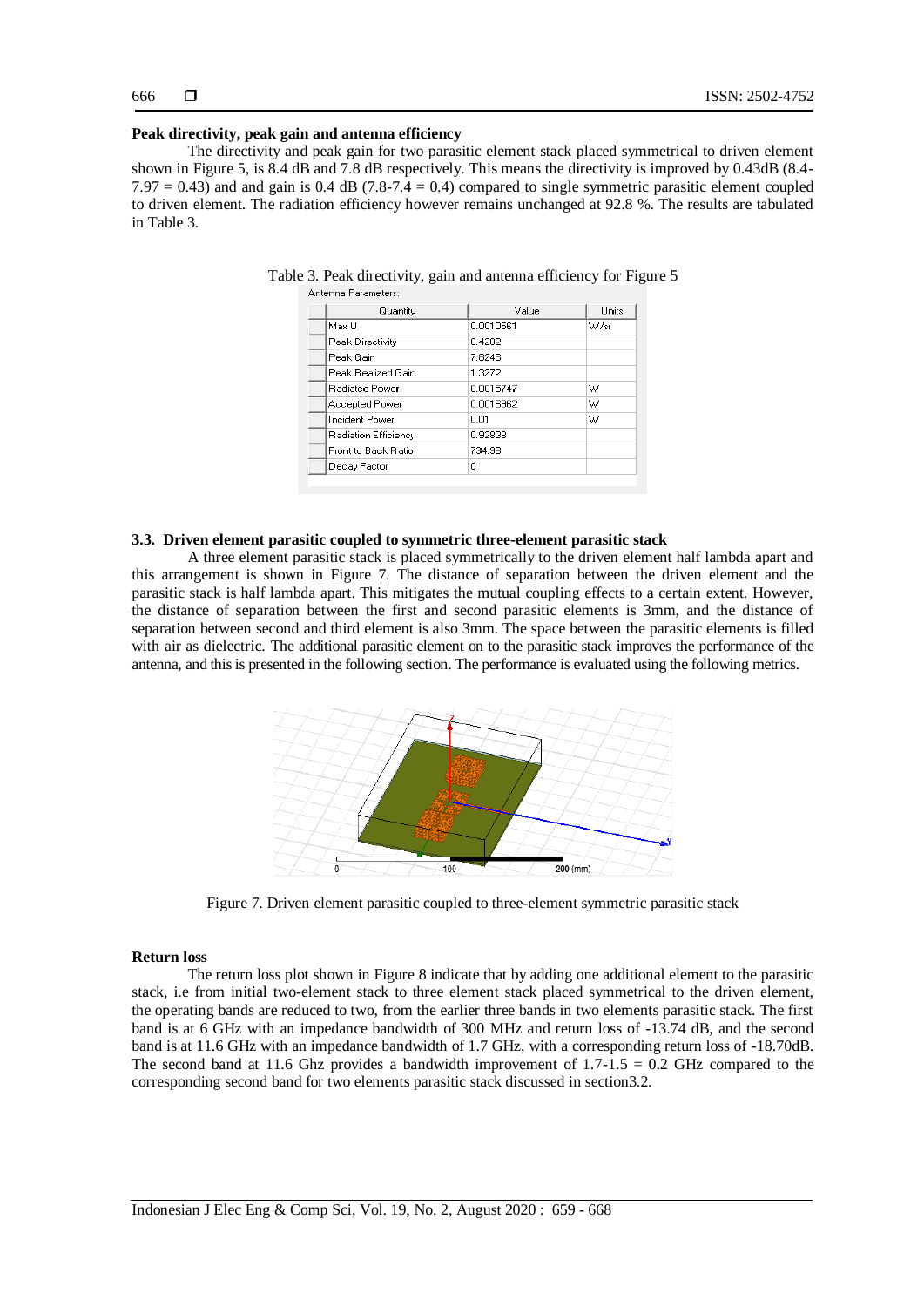

Figure 8. Return loss for Figure 7

#### **Peak directivity, Gain and antenna efficiency**

The three element parasitic stack horizontal coupled to driven element provides a directivity of 9.02dB which is improved by 0.62dB (9.02dB - 8.40dB = 0.62dB) compared to two elements parasitic stack. Also, the gain of 8.38dB which is up by 0.58dB (8.38-7.8 =0.58). The peak directivity improves by 1.62dB  $(9.02dB - 7.4dB = 1.62dB)$  and gain by 0.98dB  $(8.38dB - 7.4dB = 0.98dB)$  compared to a single parasitic element coupled horizontally to driven element. These results are projected from Tables 2, 3 and 4. The antenna Efficiency remains at 92.92 % shown in Table 4.

| Quantity              | Value     | Units |
|-----------------------|-----------|-------|
| Max U                 | 0.0011598 | W/sr  |
| Peak Directivity      | 9.0266    |       |
| Peak Gain             | 8.3875    |       |
| Peak Realized Gain    | 1.4575    |       |
| <b>Badiated Power</b> | 0.0016147 | w     |
| Accepted Power        | በ በበ17377 | W     |
| <b>Incident Power</b> | 0.01      | W     |
| Radiation Efficiency  | 0.9292    |       |
| Front to Back Ratio   | 598.42    |       |
| Decay Factor          | 0         |       |

Table 4. Directivity, gain and antenna efficiency for Figure 7

### **4. CONCLUSION**

The parasitic stack coupled to the driven elements provides the combined benefits of horizontal and vertical parasitic coupling. Result of the study indicate that the number of elements in the parasitic stack has a significant influence on the number of bands the antenna operates, gain, directivity and inter-band separation that is very critical to mitigate the adjacent band interference. For single parasitic element placed symmetrical to driven element, the antenna array operates at three different bands. The first band is at 6.1Ghz with bandwidth of 250Mhz that supports mobile wireless and fixed satellite service,the second band is at 7.1Ghz with bandwidth of 350Ghz that supports mobile wireless, fixed wireless and fixed satellite service. The third band is 11.6Ghz with bandwidth of 1.4Ghz that supports fixed wireless and fixed satellite services. For a parasitic stack of two elements, the array still operates at triple band, but for the third band at 11.6 GHz, the impedance bandwidth improved to 1.5 GHz, from 1.4Ghz for single parasitic element placed symmetrical to driven element, an improvement of 1000Mhz bandwidth. For three parasitic element stack, the operating bands are reduced to two, from the earlier three bands in two elements parasitic stack. The first band is at 6 GHz with an impedance bandwidth of 300 MHz, and the second band is at 11.6 GHz with an impedance bandwidth of 1.7 GHz. A significant observation from the study is that, in the three element parasitic stack, the inter-band separation is very significant of the order of  $11.6Ghz - 6Ghz = 5$ . 6Ghz. This help mitigate the adjacent band interference.

For a single parasitic element coupled to driven element, the gain is 7.46dB, and it increased to 7.82dB for two element parasitic stack, and to 8.38 for three element stack. The directivity of single parasitic element coupled symmetrically to driven element is 7.97dB, and it increased to 8.42dB for two element stack, and ultimately to 9.02dB for three element parasitic stack. This has an advantage over conventional array that use more active antenna elements that are geometrically displaced, that have the limitation of more power consumption and more space occupancy.